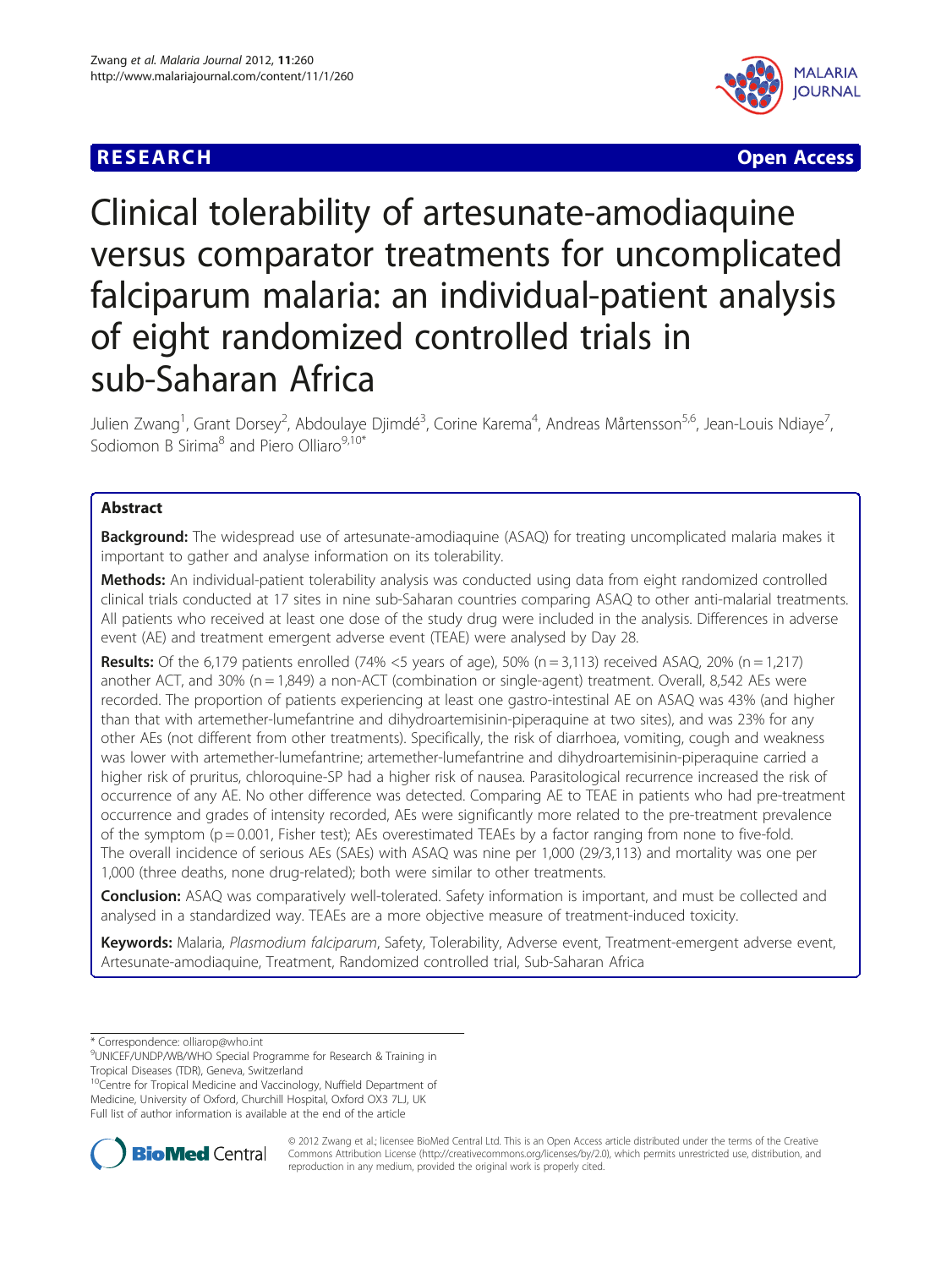# Background

Artemisinin-containing combination therapy (ACT) is the World Health Organization (WHO) recommended first-line treatment of acute uncomplicated Plasmodium falciparum malaria [[1\]](#page-10-0). One such treatment is artesunate plus amodiaquine (ASAQ), which has been commercialized and dispensed as either loose or co-blistered individually formulated products (loose ASAQ), and, more recently as a fixed-dose coformulation (ASAQ FDC: first market authorization in 2007, WHO prequalified in 2008, included in the Essential Medical List (EML) in 2011).

Worldwide, ASAQ (in its various formulations) is the second most widely used ACT. The volumes of ASAQ FDC have increased from less than one million treatment courses in 2007 to 41 million in 2010 [[1\]](#page-10-0), of which some six million treatments in 2008, 25 million in 2009 and over 45 million in 2010 were purchased via international organizations [\[2,3](#page-10-0)]. Over 23 million treatments of ASAQ Whintrop<sup>TM</sup> FDC had been ordered by 2012 for the private sector of the seven African countries (Ghana, Kenya, Nigeria, Niger, Tanzania, Madagascar, Uganda) included in the AMFm (Affordable Medicines Facilities - malaria) pilot phase (from 2010 to February 2012)[[4\]](#page-10-0). By 2011 around 120 million of ASAQ FDC treatments had been distributed in 21 countries [\[5](#page-10-0)].

Although ACT is regarded as highly effective and generally well tolerated, safety remains largely underreported. Synthesizing available information using individual patient data for randomized controlled trials (RCTs) can help better define treatments in terms of risk-profiling and risk-management. There is also a real need to develop a standardized system for generating and analysing tolerability data from anti-malarial drug efficacy studies; while an excellent standardized system for efficacy analyses exists, there is no equivalent for safety and tolerability.

For this study, relevant information was retrieved from randomized controlled trials (RCTs) identified through a systematic review for which individual patient data were made available. This analysis included a majority of children under five years old from sub-Saharan Africa since they represent 86% of the death toll due to malaria in the world [\[1\]](#page-10-0).

## Methods

## Study endpoints

The analysis of tolerability was by intent-to-treat (ITT), including all participants who were randomized to the study medications and took at least one dose and followed-up to Day 28. The primary study endpoint in all the RCTs included in the analysis was efficacy. Follow-up ceased at the time of parasitological failure (either primary or recurrence), protocol violation, loss to follow-up, and no tolerability data were recorded thereafter. Signs or symptoms were recorded at enrolment (Day 0) and tolerability outcomes were recorded posttreatment from Day 1 to Day 28 according to study procedures.

# Study sites, design and patients

The studies were identified through a systematic review of clinical trials and personal contacts, regardless of language or publication status (published, unpublished, in press, reports). Published studies were identified through electronic searches up to April 2007 of MEDLINE, EMBASE, LILACS, the Cochrane Infectious Diseases Group's trials register and the Cochrane Central Register of Controlled Trials (CENTRAL) using the search terms: malaria, amodiaquine, artesunate, and artemisinin. To be included, studies were to be RCTs conducted in Africa comparing any formulation of ASAQ to any other single or combination treatment of uncomplicated falciparum malaria with follow-up of at least 28 days [\[6](#page-10-0)].

For the studies meeting these criteria, investigators were contacted to provide individual patient data and datasets received were examined for inclusion.

# Design of the included studies

Trials were all randomized comparative: one was double-blinded [[7](#page-10-0)], four were open label [[8-11](#page-10-0)], and three were single blinded [\[12](#page-11-0)-[14](#page-11-0)]. All studies used methods to conceal allocation, gave treatment under supervision and followed patients up for 28 days. More details on the studies methodological quality can be found elsewhere [[15](#page-11-0)].

## Tolerability outcomes

The tolerability outcome measure was any treatment adverse event (AE) and treatment-emergent adverse event (TEAE) occurring within 28 days of starting treatment. In each of the studies included, signs or symptoms were actively screened during follow-up [[7](#page-10-0)[-14](#page-11-0)].

An AE was defined as any sign or symptom occurring after the start of treatment (first drug intake), irrespective of whether that sign or symptom was present at baseline or not, of its severity and drug-event relationship.

A TEAE was defined as the worsening of the condition - ie any occurrence of an abnormal condition as compared to baseline in patients who either had a normal condition pre-treatment or an abnormal condition that was of lower intensity than that recorded posttreatment (worst grade reported at any time, irrespective of whether it improved later). Intensity was graded nought to four (absent, mild, moderate, severe, very severe) - this analysis was only possible in the sub-group of patients from the sites who graded signs and symptoms;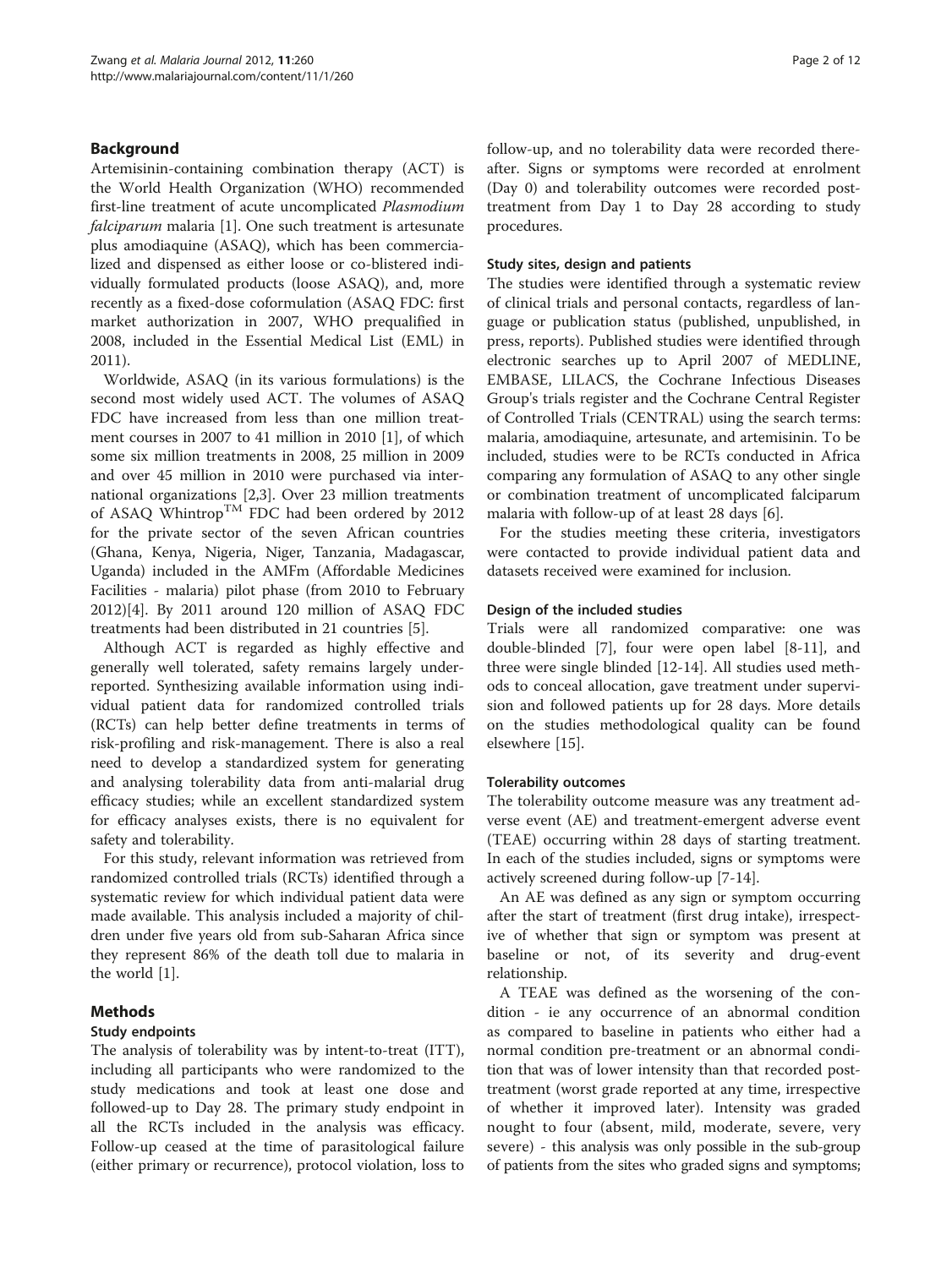in two other studies [[7,9](#page-10-0)] grades were recorded during the follow-up but not at enrolment, therefore TEAEs could not be analysed.

Serious adverse events (SAEs) were defined as events that were fatal, life threatening or required admission to hospital, irrespective of drug-effect relationship. Death was also reported separately. The incidence of AEs and TEAE were calculated for each study and treatment arm after standardizing AE terminology (i) translating French into English language (ii) including redness, swelling, burning, itching, rash skin symptom (iii) grouping weakness with fatigue and asthenia.

The disposition of the two components of the ASAQ combination is very different; AS is rapidly absorbed and eliminated (half-life <1 hour), while the estimated median (range) elimination half-life of desethyl-AQ (AQ active metabolite) is around nine (seven to 12) days. The same is also true for the other ACT. Therefore most of the AEs will likely happen before Day 28.

## Statistical analysis

Data were standardized for an ITT analysis. Incidences (proportions of patients experiencing an event) were calculated for each treatment group and each sign or symptom and defined as the number of patients reporting the event divided by the number of patients initially at risk (exposed). As all studies did not provide information on the exact day of the event, it was not possible to calculate the overall time-to-event expressed as person-day to calculate incidence rate ratios, and AEs and TEAEs were analysed as a binary variable occurring per patient. The risks of experiencing AEs/TEAEs with ASAQ compared to other drugs were measured by using multivariate logistic regression. A random intercept for each site was included when the Lagrange multiplier (LM) test [[16](#page-11-0)] was significant for heterogeneity in multivariate logistic regression. Since the day or the date of occurrence of the adverse event was not available for around 2,000 patients with information on event intensity, and in order to control for differences in efficacy and account for differences in the duration of follow-up between treatment groups which could be due to potential differences in treatment efficacy, the last day of observation was included in the logistic regression models with a random effect on the site. The adjusted risks (AOR) of these AEs and TEAEs were assessed according to the patients' age (continuous in year); parasitaemia at enrolment (continuous, log-transformed); the last day of observation (continuous in day) and the treatment (categorical).

An additional analysis comparing AE and TEAE was included using the sub-group of patients with sign or symptom recorded and graded both pre- and post-treatment. Categorical data were compared using the chisquare or the Fisher exact test. The non-normally distributed correlation used the Spearman test and compared by the Fisher test. Confidence intervals were calculated at 95% (95%CI), and comparisons considered significant when P < 0.05. Data were analysed using Stata v10 (Stata Corp.).

#### ASAQ treatment regimens

The majority of the patients were treated with individually formulated (loose) AS and AQ. The target dose was AS 12 mg/kg over three days and AQ 30 mg/kg over three days except in Uganda where AQ was given at 25 mg/kg (Day 0: 10 mg/kg, Day 1: 10 mg/kg, Day 2: 5 mg/kg). The loose combinations ASAQ were given based on body weight, while in two studies the fixed combination (FDC) ASAQ was given based on age and weight [\[11](#page-10-0)[,14\]](#page-11-0). The loose combination was administered once-a-day, while the FDC was given either once- or twice-a-day [[14\]](#page-11-0).

#### Comparator treatment regimens

ACTs: AL (20 mg artemether/120 mg lumefantrine given according to weight as one  $(5-14 \text{ kg})$ , two  $(15-24 \text{ kg})$ , three (25–34 kg), and four ( $\geq$  35 kg) tablets given twice daily co-administrated with fat for 3 days); DP (2.3 mg/ kg/day dihydroartemisinin and 18.4 mg/kg piperaquine for three days);  $AS + SP$  (AS 4 mg/kg/day; SP 25 mg/kg of sulphadoxine and 1.25 mg/kg/of pyrimethamine administered in a co-formulated tablet SP as a single dose);

Non-ACTs: AQ + SP (AQ 10 mg/kg/day for three days and SP 25 mg/kg of sulphadoxine and 1.25 mg/kg/of pyrimethamine administered in a co-formulated tablet SP as a single dose); CQ (25 mg/kg chloroquine over three days) and SP; AQ mono-therapy (10 mg/kg/day for three days); AS mono-therapy (AS 12 mg/kg over five days).

#### Ethical issues

All studies have been approved by the relevant ethics and institution review committees [[7-](#page-10-0)[14](#page-11-0)].

#### Results

#### Characteristics of included studies

A total of 6,179 patients was enrolled in eight studies conducted at 17 sites in nine countries (Table [1\)](#page-3-0):

(i) Two multi-country studies  $(n = 1,879)$ : one comparing ASAQ FDC (n = 628, of whom 313 were administered once and 315 twice daily) to AL  $(n=312)$  in Mendong-Cameroon; Tsiroanomandidy-Madagascar, Bancoumana-Mali, Mlomp-Senegal [\[7](#page-10-0)]; and the other comparing loose ASAQ  $(n = 268)$  to AQ  $(n = 270)$  in Lambaréné-Gabon and Oussouye-Senegal [[8\]](#page-10-0).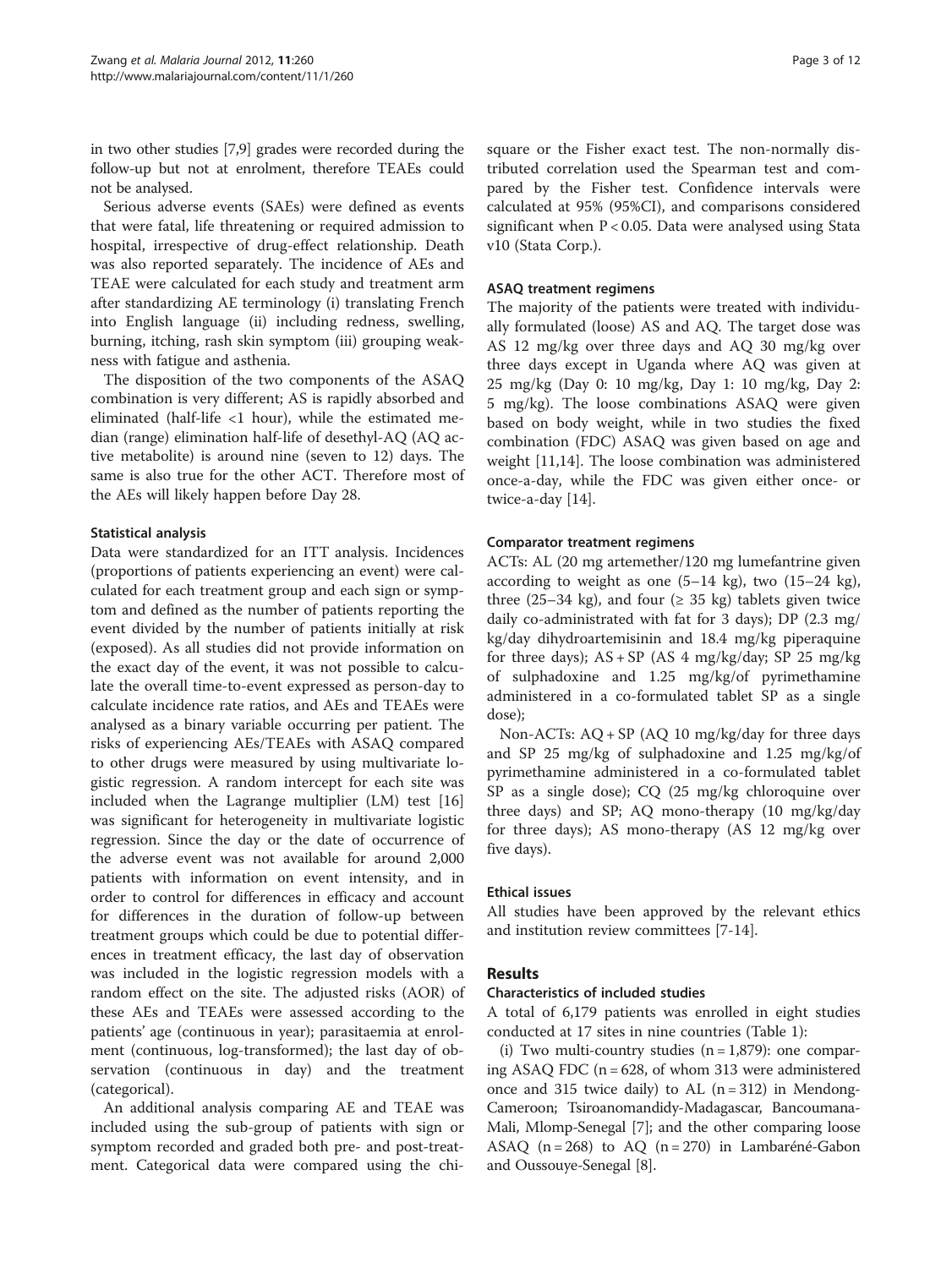| <b>Site and Country</b> | Reference   | Age (year) |         |                | ASAQ | <b>AL</b> | AQ  | $AQ + SP$ | $AS + SP$ | AS  | $CQ + SP$ | <b>DP</b> | Total |
|-------------------------|-------------|------------|---------|----------------|------|-----------|-----|-----------|-----------|-----|-----------|-----------|-------|
|                         |             | Median     | Mininum | <b>Maximum</b> |      |           |     |           |           |     |           |           |       |
| Burkina Faso            | $[9]$       | 2.0        | 0.5     | 5              | 750  |           |     |           |           |     |           |           | 750   |
| Cameroon                | $[7]$       | 6.2        | 1.0     | 65             | 110  | 56        |     |           |           |     |           |           | 166   |
| Gabon                   | $[8]^*$     | 5.5        | 1.3     | 11             | 108  |           | 110 |           |           |     |           |           | 218   |
| Madagascar              | $[9]$       | 7.4        | 1.4     | 53             | 119  | 60        |     |           |           |     |           |           | 179   |
| Mali, Boulouga          | $[7]$       | 4.7        | 0.9     | 24             | 135  | 68        |     |           |           |     |           |           | 203   |
| Mali, Bancoumana        | $[10]$      | 3.0        | 0.6     | 56             | 252  |           |     |           | 249       | 252 |           |           | 753   |
| Rwanda, Kicukiro        | $[11]^*$    | 3.3        | 1.0     | 5              | 74   |           |     | 74        |           |     |           | 75        | 223   |
| Rwanda, Mashesha        | $[11]^*$    | 3.0        | 1.1     | 5              | 89   |           |     | 93        |           |     |           | 87        | 269   |
| Rwanda, Rukara          | $[11]^*$    | 2.1        | 1.0     | 5              | 89   |           |     | 91        |           |     |           | 90        | 270   |
| Senegal, Keur-Socé      | $[7]$       | 9.0        | 1.0     | 15             | 264  | 128       |     |           |           |     |           |           | 392   |
| Senegal, Mlomp          | $[11]^*$    | 5.0        | 0.9     | 64             | 160  |           | 160 |           |           |     |           |           | 320   |
| Uganda, Apac            | $[13]*$     | 1.8        | 0.5     | 47             | 174  |           |     | 183       |           |     | 185       |           | 542   |
| Uganda, Jinja           | $[13]$ *    | 3.6        | 0.5     | 65             | 189  |           |     | 186       |           |     | 168       |           | 543   |
| Uganda, Tororo          | $[13,14]$ * | 1.6        | 0.5     | 56             | 398  | 204       |     | 181       |           |     | 166       |           | 949   |
| Zanzibar, Kivungue      | $[12]$      | 2.5        | 0.5     | 7              | 148  | 149       |     |           |           |     |           |           | 297   |
| Zanzibar, Micheweni     | $[12]$      | 2.1        | 0.5     | 5              | 54   | 51        |     |           |           |     |           |           | 105   |
| Total                   |             | 3.0        | 0.5     | 65             | 3113 | 716       | 270 | 808       | 249       | 252 | 519       | 252       | 6179  |

<span id="page-3-0"></span>Table 1 Number and age of patients included in the analysis

Legend: \* studies including grading of intensity AQ, amodiaquine; AL, artemether-lumefantrine; AS, artesunate; DP, dihydroartemisinin-piperaquine; CQ, chloroquine; SP, sulphadoxine-pyrimethamine.

(ii) Two single centre study were conducted in Pouytenga-Burkina Faso comparing ASAQ fixed dose (FDC,  $n = 375$ ) to the loose ASAQ combination  $(n = 375)$ ) [[9\]](#page-10-0) and in Boulouga-Mali to compare loose ASAQ  $(n = 252)$ , AS  $(n = 252)$  and AS + SP  $(n = 249)[10]$  $(n = 249)[10]$ .

(iii) Two studies conducted in a single country with multiple sites in Rwanda-Mashesha, Rukara, and Kicukiro comparing loose ASAQ  $(n = 252)$  to  $AQ + SP$  $(n = 258)$  and DP  $(n = 252)$  [[11](#page-10-0)]; and in Zanzibar-Kivunge, and Micheweni to compare ASAQ  $(n = 202)$  to AL  $(n = 200)[12]$  $(n = 200)[12]$ .

(iv) Two different studies in Uganda used the same protocol in three common sites: Apac, Jinja and Tororo comparing loose ASAQ ( $n = 761$ ) to AL ( $n = 204$ ), AQ + SP (n = 550),  $CQ + SP$  (n = 519)[[13,14\]](#page-11-0).

Individually, the sites enrolled between 174 and 949 patients treated with either ASAQ, which constituted 50% ( $n = 3,113$ ) of the total patient population, or a comparator: another ACT (20%, 1,217/6,179) or non-ACT (30%, 1,849/6,179) (Table 1). Studies took place from February 1999 in Gabon [[8\]](#page-10-0) to December 2006 in Senegal [[7\]](#page-10-0); 74% of the patients (4,579/6,179) were children aged between four and 59 months.

In all cases, allocation was concealed until after a patient had given written consent to participate in the study. All treatments were supervised over the three-day course. According to WHO recommendations, after each dose, children were observed for 30 min and the dose was re-administered if vomiting occurred. Children who repeatedly vomited their first dose of study medication were excluded from the study and referred for further management.

#### Adverse events (AEs)

Overall 8,542 AEs of 14 different types were recorded occurring in 6,179 patients receiving at least the first treatment dose (Figure [1](#page-4-0)) – each individual not having or having one or multiple AEs; specifically, 3,634 AEs occurred in 3,113 patients treated with ASAQ and 4,908 AEs occurred in 3,066 patients treated with a comparator. The overall median proportion of patients on ASAQ experiencing at least one gastro-intestinal (GI) AE was 43% (ranging from 3% to 91%), or at least one other AE was 23% (ranging from 1% to 80%).

Using random effects multivariate logistic regression, the risk of experiencing any GI AE was lower with AL (AOR 0.67, 95%CI 0.51-0.87, p = 0.003) and DP (AOR 0.66, 95%CI 0.45-0.97, p = 0.035) than with ASAQ, resulting from differences seen in two sites only; the occurrence of GI AEs was significantly related to the risk of parasitological recurrence (AOR 1.21, 95%CI 1.03- 1.41,  $p = 0.019$ ); older patients were at lower risks for GI (AOR 0.98, 95%CI 0.97-0.99, p = 0.032).

For other AEs, no difference between treatment groups was detected. The risk was significantly related to the risk of parasitological recurrence (AOR 1.48, 95%CI 1.24-1.76,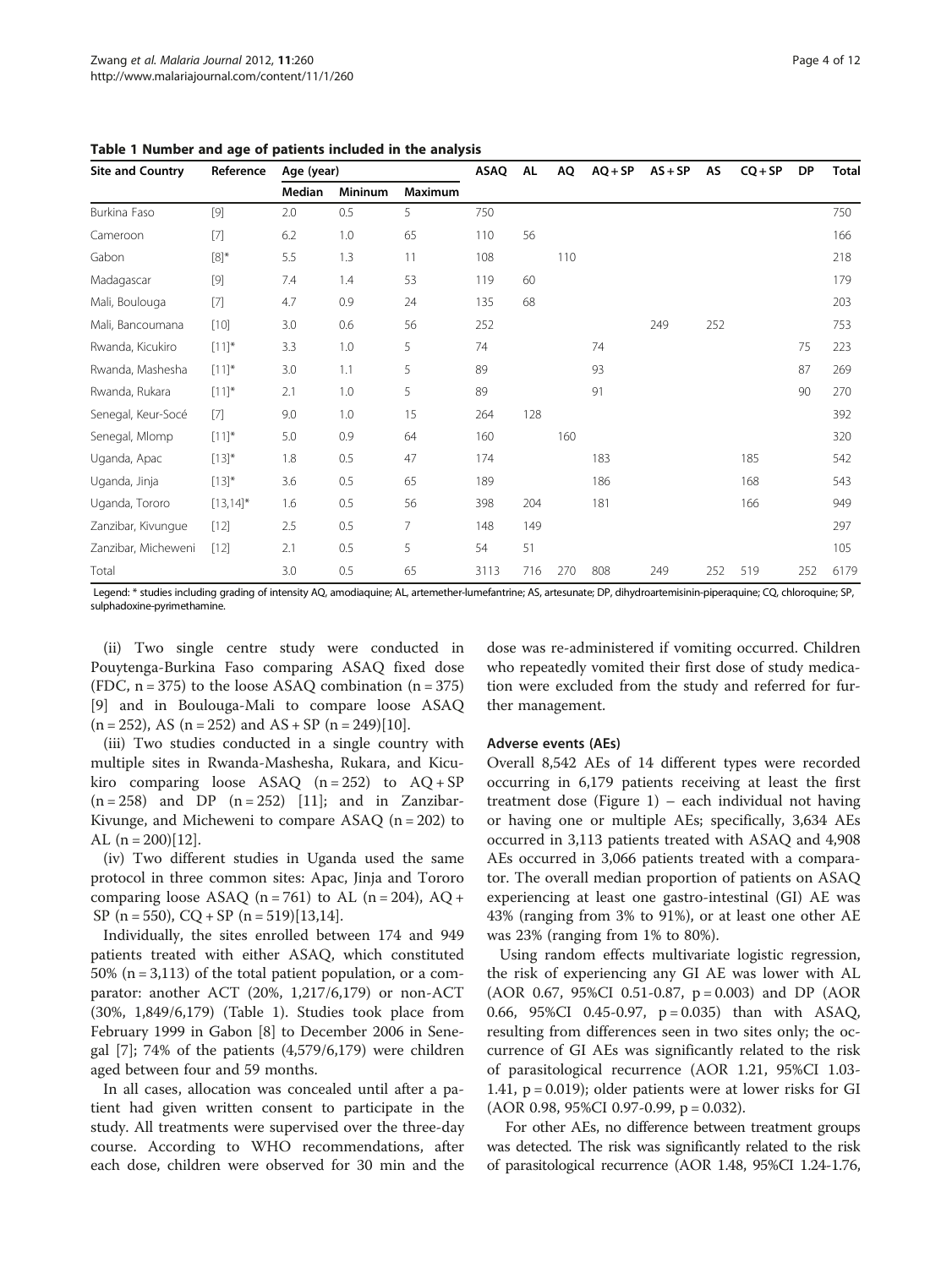<span id="page-4-0"></span>

p = 0.001), age (older patients were at higher risks for other AEs (AOR 1.03, 95%CI 1.01-1.04, p = 0.001), and duration of follow-up (AOR 1.01, 95%CI 1.01-1.02, p = 0.037).

There was no difference between the loose and fixed dose ASAQ combination; no other risk was detected.

## Gastro-intestinal (GI) AEs

In patients treated with ASAQ (Table 2, Figure [2](#page-5-0)), the incidence of anorexia was 36% (789/2,164), diarrhoea

Table 2 Adverse event (AE) incidence in ASAQ groups

21% (526/2,483), abdominal pain 20% (280/1,368), vomiting 16% (479/2,937), and nausea 6% (116/2,104).

In Rwanda [[11](#page-10-0)], 11.5% of patients vomited ASAQ, which was not different from 9.9% for DP ( $p = 0.565$ ) but lower than with  $AQ + SP$  (19.5%,  $p = 0.002$ ). In Burkina Faso [[9](#page-10-0)], 1.9% patients (14/750) were withdrawn from the study for drug-induced vomiting, eight (2.1%) and six (1.6%) with FDC and loose ASAQ, respectively  $(p = 0.59)$ . In Mali [\[10](#page-10-0)], there was no

| Sign or Symptom  | <b>Adverse Event (AE)</b>  |                            |           |  |  |  |  |
|------------------|----------------------------|----------------------------|-----------|--|--|--|--|
|                  | Number of patients with AE | Total number of patients * | Incidence |  |  |  |  |
| Anorexia         | 789                        | 2164                       | 36%       |  |  |  |  |
| Cough            | 509                        | 1747                       | 29%       |  |  |  |  |
| Diarrhoea        | 526                        | 2483                       | 21%       |  |  |  |  |
| Abdominal        | 280                        | 1368                       | 20%       |  |  |  |  |
| Weakness         | 539                        | 2749                       | 20%       |  |  |  |  |
| Vomiting         | 479                        | 2937                       | 16%       |  |  |  |  |
| Skin symptom     | 118                        | 759                        | 16%       |  |  |  |  |
| Pruritus         | 193                        | 1636                       | 12%       |  |  |  |  |
| Headache         | 164                        | 1739                       | 9%        |  |  |  |  |
| Myalgia          | 23                         | 324                        | 7%        |  |  |  |  |
| Nausea           | 116                        | 2104                       | 6%        |  |  |  |  |
| <b>Dizziness</b> | 19                         | 2150                       | 1%        |  |  |  |  |
| Jaundice         | 4                          | 759                        | 1%        |  |  |  |  |
| Tinnitus         | 1                          | 828                        | 0%        |  |  |  |  |

\* The total number of patients was different since different signs or symptoms were screened across the studies.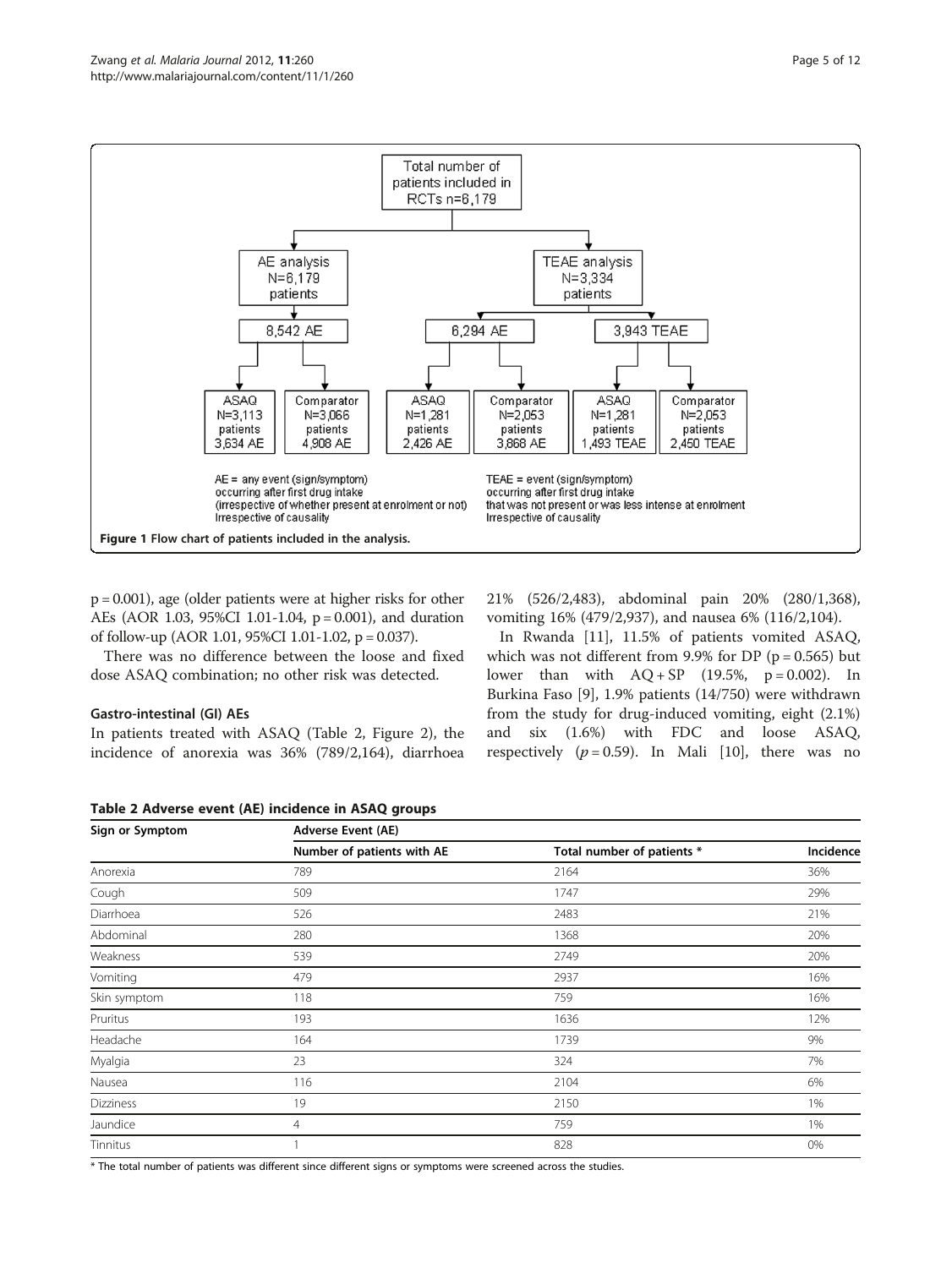<span id="page-5-0"></span>

difference in the incidence of vomiting between ASAQ and AS/SP or AS. In a multi-centre study [[8](#page-10-0)], six patients in the loose ASAQ group and five in the AQ group developed early, drug-induced vomiting, necessitating alternative treatment. In the other multi-centre study [[7](#page-10-0)], 13% (122/941) of the patients vomited within the first half-hour after treatment administration from Day 0 to Day 2 (no difference between ASAQ and AL). In Uganda and Zanzibar drug vomiting and other later vomiting were reported together [[12-14](#page-11-0)].

Overall (all treatment groups), multivariate analysis for each GI AE showed that compared to ASAQ (Figure [3](#page-6-0)), patients treated with AL were at lower risk of diarrhoea (AOR 0.68, 95%CI 0.52-0.90,  $p = 0.006$ , resulting from a significant difference in Zanzibar) and vomiting (AOR 0.36, 95%CI 0.25-0.52, p = 0.001, resulting from significant differences in patients treated in Uganda and Zanzibar), while patients treated with  $CQ + SP$  were at higher risks of nausea (AOR 2.67, 95%CI 1.35-5.27, p = 0.005).

Other risk differences were related to age: older patients were at lower risk for vomiting, anorexia and diarrhoea, and at higher risk for abdominal pain  $(p < 0.005$  for all comparisons); the risk of anorexia (AOR 1.28, 95%CI 1.08-1.52, p = 0.005) was higher in patients with a parasitological recurrence as well as the risk of diarrhoea (AOR 1.28, 95%CI 1.07-1.54, p = 0.007), which increased over time (AOR 1.02, 95%CI 1.01-1.04,  $p = 0.001$ ).

## Other AEs

The incidence of headache on ASAQ was 9% (164/ 1,739) increasing with age (AOR 1.21, 95%CI 1.14-1.28,  $p = 0.001$ ) and higher in patients treated with  $CQ + SP$ (AOR 1.87, 95%CI 1.13-3.09, p = 0.015) than ASAQ.

Dizziness was infrequent (1%) in all groups. One case (in 848) of mild tinnitus was reported with loose ASAQ on the day of recrudescence (Day 21). Patients treated with  $CQ + SP$  (4%, 7/160) were at higher risks for this hearing disturbance compared to ASAQ (AOR 37.81, 95%CI 3.80-376.69, p = 0.001). Romberg test and nystagmus were negative in all the patients screened (398 and 1592, respectively). The incidence of pruritus was 19% (193/ 1636) with ASAQ; the risk was comparatively higher with  $AQ + SP$  (AOR 1.43, 95%CI 1.08-1.90,  $p = 0.013$ ) and AL (AOR 1.48, 95%CI 1.06-2.06, p = 0.021). The incidence of skin conditions (redness, swelling, burning, itching, rash) was 16% (118/759) on ASAQ (not different from other groups).

The incidence of weakness with ASAQ was 20% (539/ 2,749), and the risk was higher in patients with a parasitological failure (AOR 1.78, 95%CI 1.46-2.17, p = 0.001) and lower in patients treated with AL, resulting from a significant incidence difference found in Madagascar (AOR 0.62, 95%CI 0.44-0.88, p = 0.006) (Figure [3\)](#page-6-0). The incidence of myalgia (muscle pain) was 8% (17/217) with no difference between treatment groups.

Cough was the second most frequent AE reported for ASAQ (29%, 509/1,747). No difference between treatments was detected, but older patients were at lower risks (AOR 0.92, 95%CI 0.90-0.95,  $p = 0.001$ ), and the risk increased during the follow-up (AOR 1.05, 95%CI 1.03-1.07,  $p = 0.001$ ). Jaundice was infrequent (<1%) in all groups.

#### AE and TEAE

In this sub-group, 3,943 TEAEs or 6,294 AEs occurred in 3,334 patients who had received at least one treatment dose (Figure [1\)](#page-4-0). Some 1,493 TEAEs or 2,426 AEs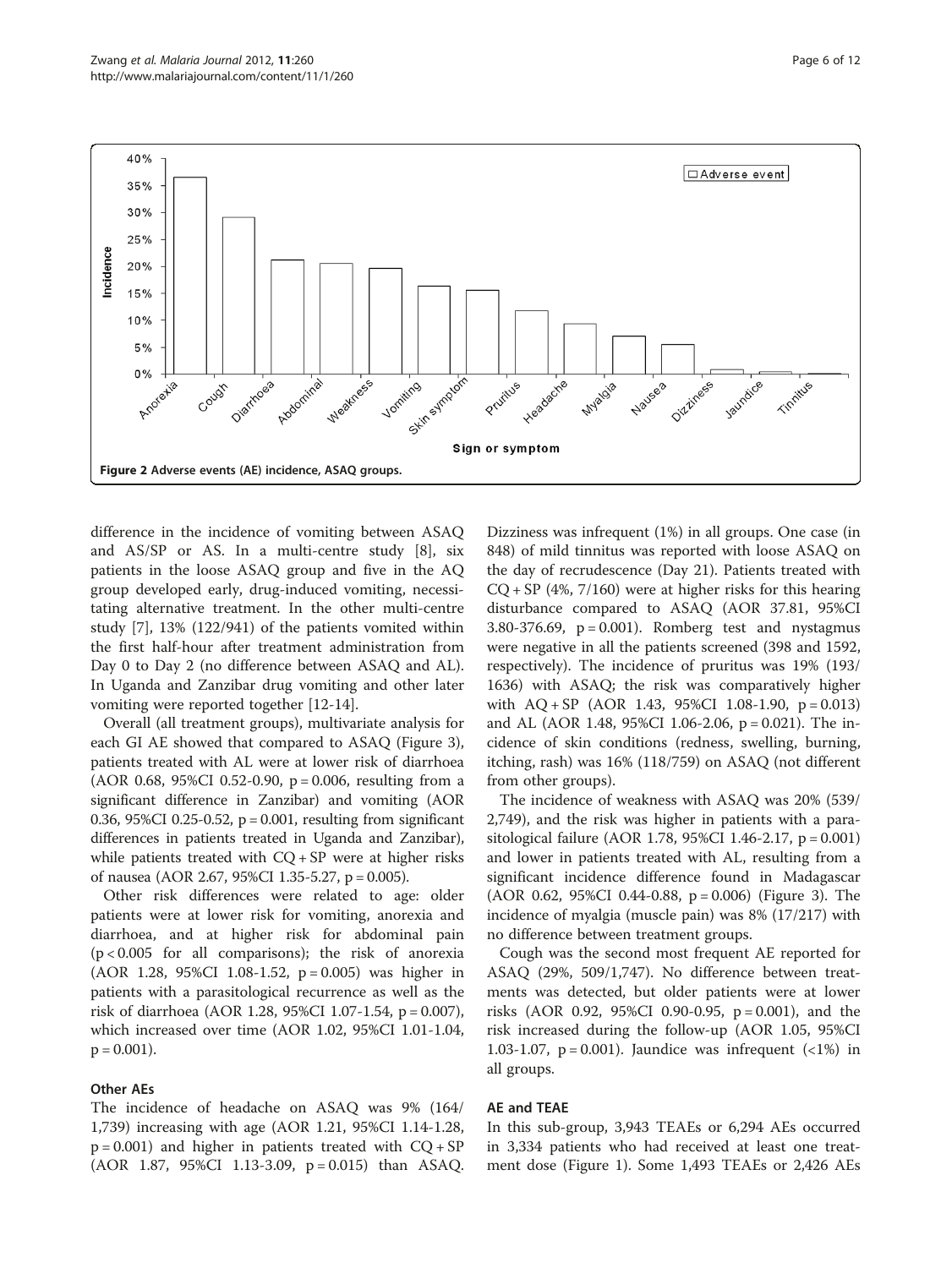

<span id="page-6-0"></span>

occurred in 1,281 patients treated with ASAQ and 2,450 TEAEs or 3,868 AEs in 2,053 patients treated with comparator drugs.

Using multivariate analysis, compared to ASAQ, patients treated with DP were at lower risk for GI AEs or TEAEs (AOR 0.66, 95%CI 0.45-0.97, p = 0.035, AOR 0.50, 95%CI 0.32-0.79, p = 0.003, respectively), while patients treated with AQ were at lower risk for GI TEAEs (AOR 0.57, 95%CI 0.33-0.98, p = 0.041) but not AEs ( $p = 0.927$ ). For any other AEs or TEAEs, no difference between treatments was observed. Older patients were at significant lower risks for gastro-intestinal AE and TEAE. Between-treatment comparisons for each TEAE are presented using forest plots in Figure [4.](#page-7-0)

# Difference between AEs and TEAEs on ASAQ treatment

The incidence of AEs and TEAEs following ASAQ treatment is presented in Table [3,](#page-7-0) and Figure [5](#page-8-0). Both AEs and TEAEs incidences were correlated with the prevalence of the respective signs/symptoms at enrolment  $(r = 0.86, p = 0.001, r = 0.66, p = 0.001, respectively.$  Spearman test), which was comparatively stronger for AEs than TEAEs ( $p = 0.001$ , Fisher test). There was also a significant relationship between admission at enrolment and the difference in incidence between AE and TEAE  $(r = 0.85, p = 0.001,$  Spearman test).

The comparison between prevalence of signs/symptoms on admission and AE and TEAE intended to quantify the difference in appreciation of drug tolerability when reporting TEAEs or AEs (i.e. whether accounting for pretreatment intensity of signs/symptoms).

Table [3](#page-7-0) presents the prevalence of signs/symptoms at enrolment and compares their incidence post-treatment when reported as AEs or TEAEs. Except tinnitus and jaundice, all other events were more frequent by a factor of 22%-399% when reported as AEs than TEAEs.

For GI events, the prevalence of diarrhoea at enrolment was 20%; the incidence of AEs and TEAEs was 25% and 17% respectively, and the difference between the two was  $+47\%$  (meaning that 8%, n = 101, of the patients had at least one episode of diarrhoea with the same or decreasing intensity at any time during followup compared to pre-treatment). For nausea (18% at enrolment), the difference between AE and TEAE was +386%.

For neurological effects, headache was common at enrolment (46%) and decreased post-treatment (incidence of  $AE = 18\%$ ,  $TEAE = 3\%$ , difference  $+388\%$ ). Both dizziness and tinnitus were infrequent at enrolment and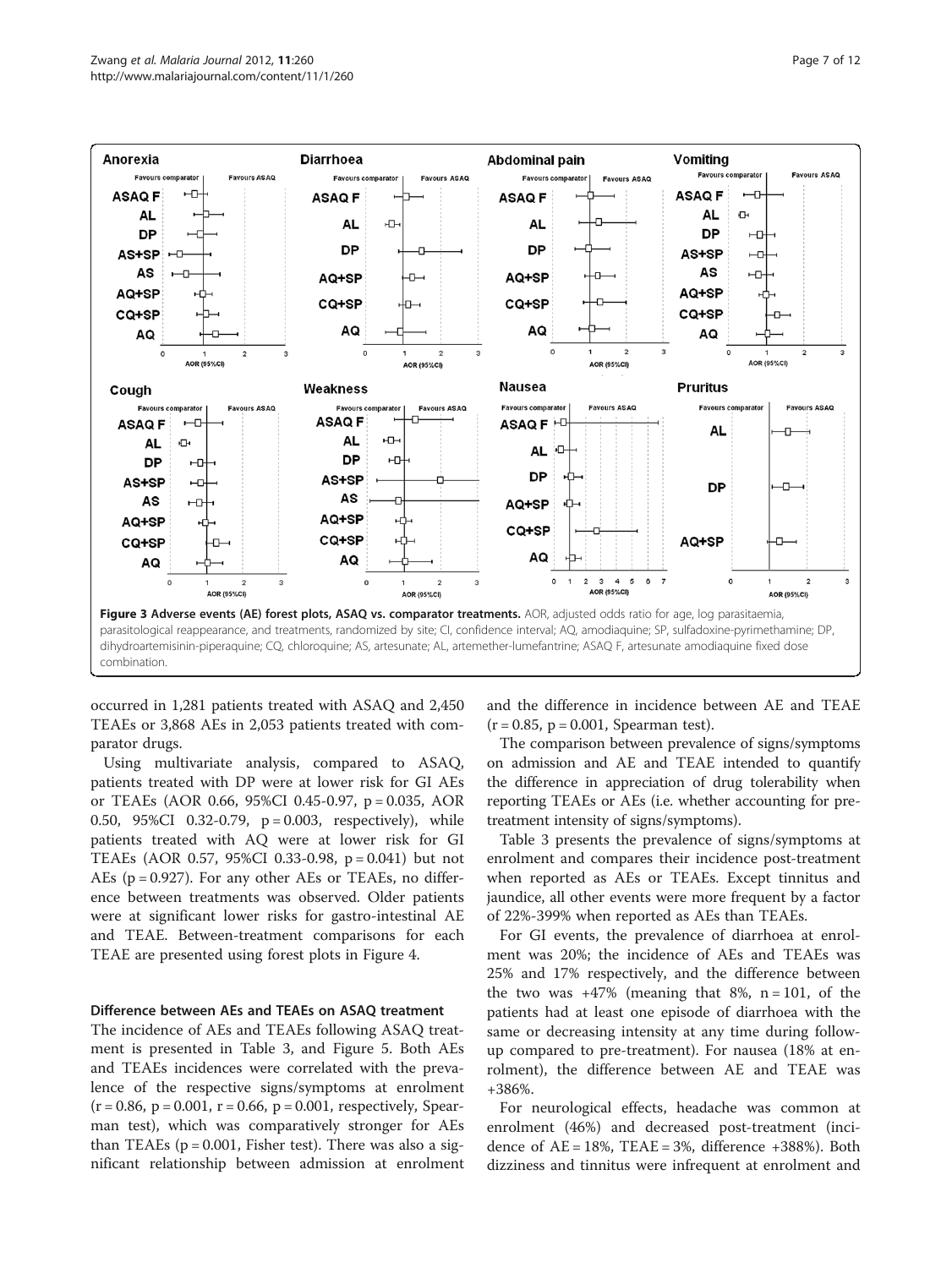<span id="page-7-0"></span>

after treatment. For dermatological symptoms, the prevalence of pruritus was 26% pre-treatment, and the incidence of AEs and TEAEs was 25% and 19% (difference +36%), meaning that 6% of the patients had the

same or decreasing symptom intensity during followup.

Regarding other signs or symptoms, cough was the most frequent at enrolment (69%); 16% (33%, TEAE;

| Sign or symptom   |                  | <b>Total number</b> | Prevalence at | <b>TEAE</b>    |     | <b>AE</b>      |           | AE vs TEAE             |  |
|-------------------|------------------|---------------------|---------------|----------------|-----|----------------|-----------|------------------------|--|
|                   |                  | of patients         | enrolment     | Incidence<br>n |     | n              | Incidence | Relative<br>difference |  |
| Gastro-intestinal | Anorexia         | 1279                | 47%           | 217            | 17% | 551            | 43%       | 154%                   |  |
|                   | Abdominal        | 740                 | 46%           | 66             | 9%  | 202            | 27%       | 206%                   |  |
|                   | Vomiting         | 1277                | 34%           | 188            | 15% | 392            | 31%       | 108%                   |  |
|                   | Diarrhoea        | 1278                | 20%           | 214            | 17% | 315            | 25%       | 47%                    |  |
|                   | Nausea           | 726                 | 18%           | 22             | 3%  | 107            | 15%       | 386%                   |  |
| Neurological      | Headache         | 736                 | 46%           | 27             | 4%  | 132            | 18%       | 388%                   |  |
|                   | <b>Dizziness</b> | 519                 | 2%            | 3              | 1%  | 15             | 3%        | 399%                   |  |
|                   | Tinnitus         | 200                 | 1%            |                | 1%  |                | 1%        | 0%                     |  |
| Dermatological    | Pruritus         | 756                 | 26%           | 141            | 19% | 192            | 25%       | 36%                    |  |
|                   | Skin symptom     | 759                 | 24%           | 97             | 13% | 118            | 16%       | 22%                    |  |
| Other             | Cough            | 759                 | 69%           | 248            | 33% | 371            | 49%       | 50%                    |  |
|                   | Weakness         | 1119                | 59%           | 176            | 16% | 470            | 42%       | 167%                   |  |
|                   | Myalgia          | 216                 | 32%           | 17             | 8%  | 21             | 10%       | 24%                    |  |
|                   | Jaundice         | 759                 | 2%            | $\overline{4}$ | 1%  | $\overline{4}$ | 1%        | 0%                     |  |

\* The total number of patients was different since different signs or symptoms were screened across the studies.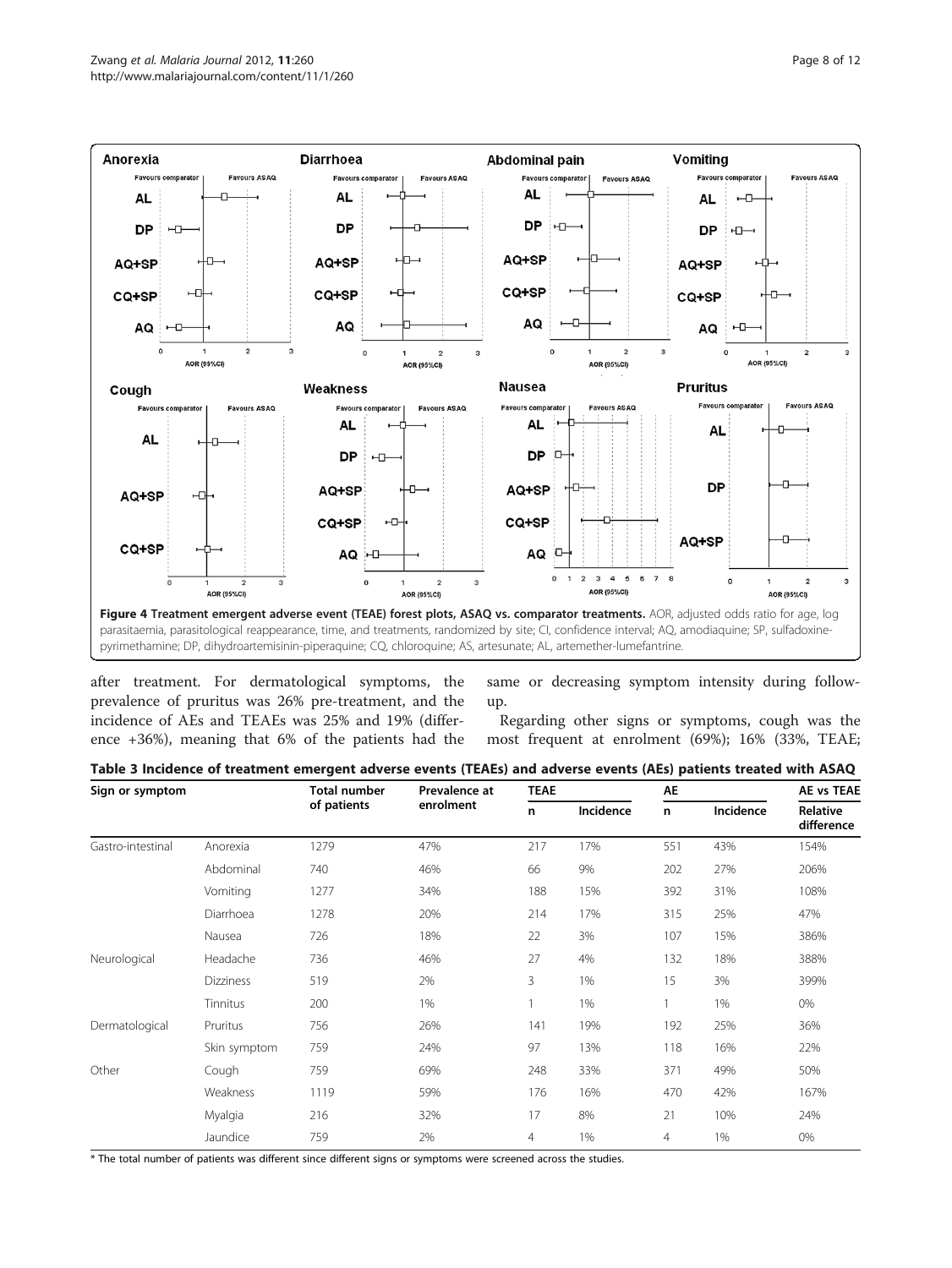<span id="page-8-0"></span>

49%, AE) of patients had subsequently decreasing or stable intensity. Weakness was also very frequent at enrolment (59%) with 26% of patients with a decreasing or stable intensity post-treatment. Muscle pain was quite frequent at enrolment (32%), and there was no significant difference between TEAE (8%) and AE incidence (10%); most of the patients developing muscle pain after treatment did not have that symptom at enrolment, while others recovered. Jaundice was infrequent (<1%, 4/759).

#### Deaths

Overall six deaths occurred in the studies, corresponding to a mortality of one per 1,000 (3/3,113) with ASAQ, as well as with comparators (3/3,066). None of them was attributed to the study treatment. In Senegal [\[7\]](#page-10-0) two patients died: one who received ASAQ had lung infection and anaemia on Day 3; the other one received AL group and died of fatal coma of unknown cause on Day 1.

Two male patients in Pouytenga-Burkina Faso, recruited for uncomplicated malaria and treated with the loose and FDC ASAQ respectively, died of severe cerebral malaria occurring after the first day of treatment [\[9](#page-10-0)]. One patient (nine months old, 6 kg, 38°C, 1,651 pct/μL, Hb: 12.3 g/dL, and no gametocyte at enrolment) died of severe malaria at home. According to the parents, apart from fever, no other symptom was observed and no other drug was given. The other patient (25 months old, 11 kg, 11,224 pct/ $\mu$ L, Hb: 6.8 g/dL) was hospitalized at night time with hyperpyrexia (39°C). He had upper limbs hypertonia, was unconscious and convulsed, and died in the afternoon after receiving parenteral quinine, diazepam, phenobarbitol, and noramidopyrine. The death was diagnosed as cerebral malaria.

In Uganda [[13](#page-11-0)], two patients died: one of suspected severe malnutrition and the other one of congestive heart failure caused by a suspected congenital heart defect (both patients had received AQ + SP).

No deaths occurred in the studies included in the studies conducted in Gabon and Senegal [\[8](#page-10-0)] Mali [\[10](#page-10-0)], Rwanda [\[11\]](#page-10-0), Zanzibar [[12](#page-11-0)], or in Uganda, Tororo [[14](#page-11-0)].

#### Other serious adverse events (SAEs)

The incidence of other SAEs (except deaths) was nine per 1,000 (29/3,113) with ASAQ and six per 1,000 (18/ 3,066) with comparators  $(p = 0.124)$ .

In Burkina-Faso [[9\]](#page-10-0), SAEs occurred in eight patients within the first three days of treatment except for one patient, who had gastroenteritis requiring hospitalization for rehydration on Day 11. With ASAQ FDC these were: two patients with convulsions (severe malaria) and one child with gastroenteritis. With the loose ASAQ, the SAEs were: one patient with convulsions and anaemia (severe malaria), one patient with severe prostration (severe malaria), and two patients with acute respiratory distress (consistent with either malaria-induced metabolic acidosis or pneumonia). All SAEs were considered unrelated to the study drugs.

In Rwanda [[11\]](#page-10-0) one seizure with ASAQ, and one with AQ + SP were reported.

In Uganda [\[13](#page-11-0)] 20 SAEs were reported in 16 patients (four loose ASAQ, four  $CQ + SP$ , eight  $AQ + SP$ , p = 0.40). SAEs included anaemia (two AQ + SP, one loose ASAQ), convulsion (one  $CQ + SP$ , two AQ + SP, one loose ASAQ), dehydration (one loose ASAQ), oedema (one  $AQ + SP$ ), malnutrition (one  $CQ + SP$ ), mental status change (two  $AQ + SP$ ), respiratory distress or infection (one CQ + SP, two AQ + SP, one loose ASAQ), vomiting (one  $CQ + SP$ ), and weakness (one  $AQ + SP$ ).

In Uganda [[14\]](#page-11-0) SAEs occurred in two participants: one child treated with ASAQ developed pneumonia on Day 27, requiring hospitalization (unrelated to study drug),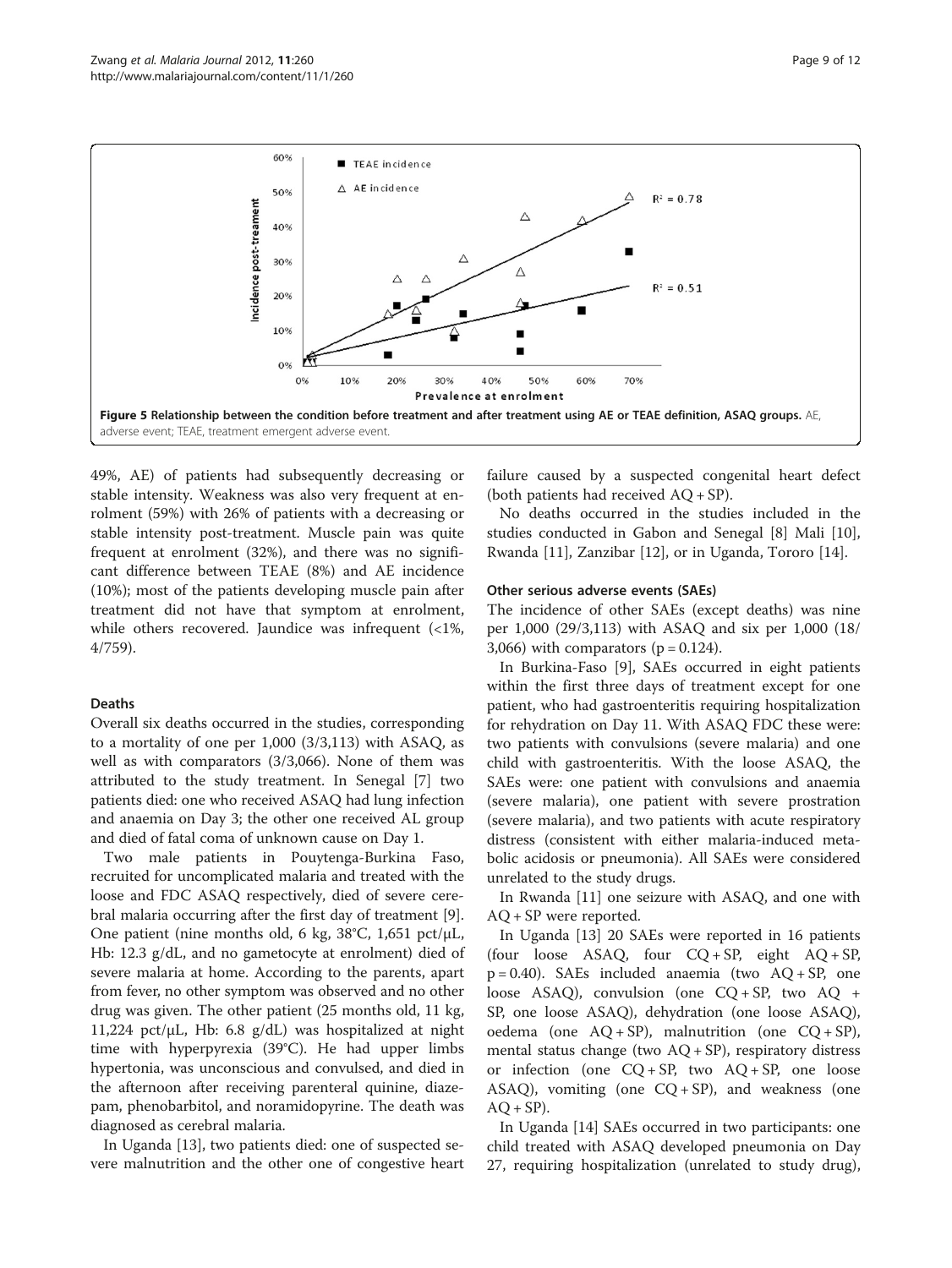while a second participant, treated with AL, experienced a convulsion on Day 0 judged to be unlikely to be related to the study medication).

In Mali [\[10](#page-10-0)], two SAEs were reported: one case of severe anaemia (AS) and one case of respiratory distress and severe anaemia (ASAQ). Both patients were referred to the Regional Hospital and recovered fully.

In a multi-centre study [[7\]](#page-10-0), four patients reported SAEs after taking ASAQ. One case of severe anaemia required hospitalization (related to treatment according to the investigator). This event occurred on Day 7 of follow-up and the patient recovered after hospitalization. Three patients in the ASAQ group discontinued the study due to SAEs (persistence of severe vomiting, fatigue, vertigo and asthenia). These events were considered by the investigator to be probably related to treatment. All patients recovered.

In Senegal and Gabon [\[8\]](#page-10-0), three patients reported SAEs after AQ or loose ASAQ: two patients had convulsions; one had asthma, one vomiting after the first drug intake, and one had gastroenteritis. All SAEs were regarded as unrelated to study drugs.

In Zanzibar [\[12](#page-11-0)], nine patients (seven treated with ASAQ group and two with AL) developed clinically suspected severe malaria and received rescue treatment. These SAEs were associated with worsening conditions and were thus not attributed to the study drugs.

# **Discussion**

While not exhaustive, this is so far the largest dataset of individual-patient tolerability data compiled on an ACT (ASAQ); it includes a sizeable number of patients (nearly 6,200, enrolled in randomized controlled trials, almost equally split between ASAQ and comparators groups) with tolerability outcomes (adverse events, AEs), and is representative of the spectrum composition of malaria patients (it comprises mostly children under five years of age (74%) from areas of moderate to high intensity of malaria transmission of nine sub-Saharan African countries). In more than half of these patients (over 3,300), events were recorded pre-treatment and graded in terms of intensity, which allowed identifying and analysing treatment emergent adverse events (TEAEs).

Both efficacy and tolerability information is essential to guide treatment policy. However, while millions of ACT treatments are given every year, and thousands of patients are enrolled in trials with ACT, little tolerability information is available. Tolerability data are often cursorily presented in papers and difficult to standardize and summarize. The availability of individual patient data and the use of standardized methods for analysis (including [[17](#page-11-0)]) made it possible both to draw generalizable conclusions and to identify site-specific differences.

Over 3,100 of these patients received ASAQ formulated as different products (of whom over 2,100 were treated with the loose or co-blistered and 1,000 with the fixed dose combination) by various manufacturers. Therefore, the conclusions reported here do not relate to an individual drug product, but rather the collective tolerability profile of ASAQ. Overall, the risk of experiencing an AE was not different in patients exposed to ASAQ or other forms of ACT and non-ACT, with some exceptions.

This analysis also provides important information on a number of safety-related issues.

Risks varied across the different trial sites; clinical safety appreciation differs from site to site and probably from investigator to investigator. Also, the type of data and the way they are collected varies. While standard criteria exist [\[18\]](#page-11-0), it would be useful to invest into harmonizing both the variables collected, the timing of assessment, and the grading of events, as well as the way data are reported and analysed.

One particular example is vomiting. Vomiting is a symptom of malaria, but can also be induced or made worse by treatment. In studies where treatment is given under direct observation it is possible to monitor the patients for the first hour post-dosing in case drug is vomited; this also allows re-administering the dose (in toto or in part) when so required, and distinguishing between early and late vomiting [[19\]](#page-11-0). Only one study provided for this [\[11\]](#page-10-0); all other relied upon subjects or parent/guardians recall of episodes occurring in between visits.

Multivariate logistic regression analysis, as well as the comparison of TEAEs and AEs, pointed to the importance of looking to the considerable background noise generated by malaria itself (pretreatment and recurrence) as well as other diseases and conditions. For instance, the risk of GI events in general (and more specifically anorexia and diarrhoea) and other AEs (weakness) was higher in patients with recurrent malaria; cough (indicative of non-malaria infections) increased with follow-up time; older age was associated with a lower risk of most AEs.

It is important to distinguish the signs/symptoms of malaria from those that may be caused by the treatment. Assessing the drug-event relationship is highly subjective and prone to bias. Recording the occurrence and severity of (a defined set of) events before treatment is administered allows a better appreciation of the real contribution of a treatment to a patient's status. When this is done (in this set of studies this involved ca. half of the patients enrolled), it is possible to report TEAE - ie the occurrence post-treatment of a sign/symptom that was not present before treatment, or its worsening with treatment. This applies also to RCTs, where randomization is expected to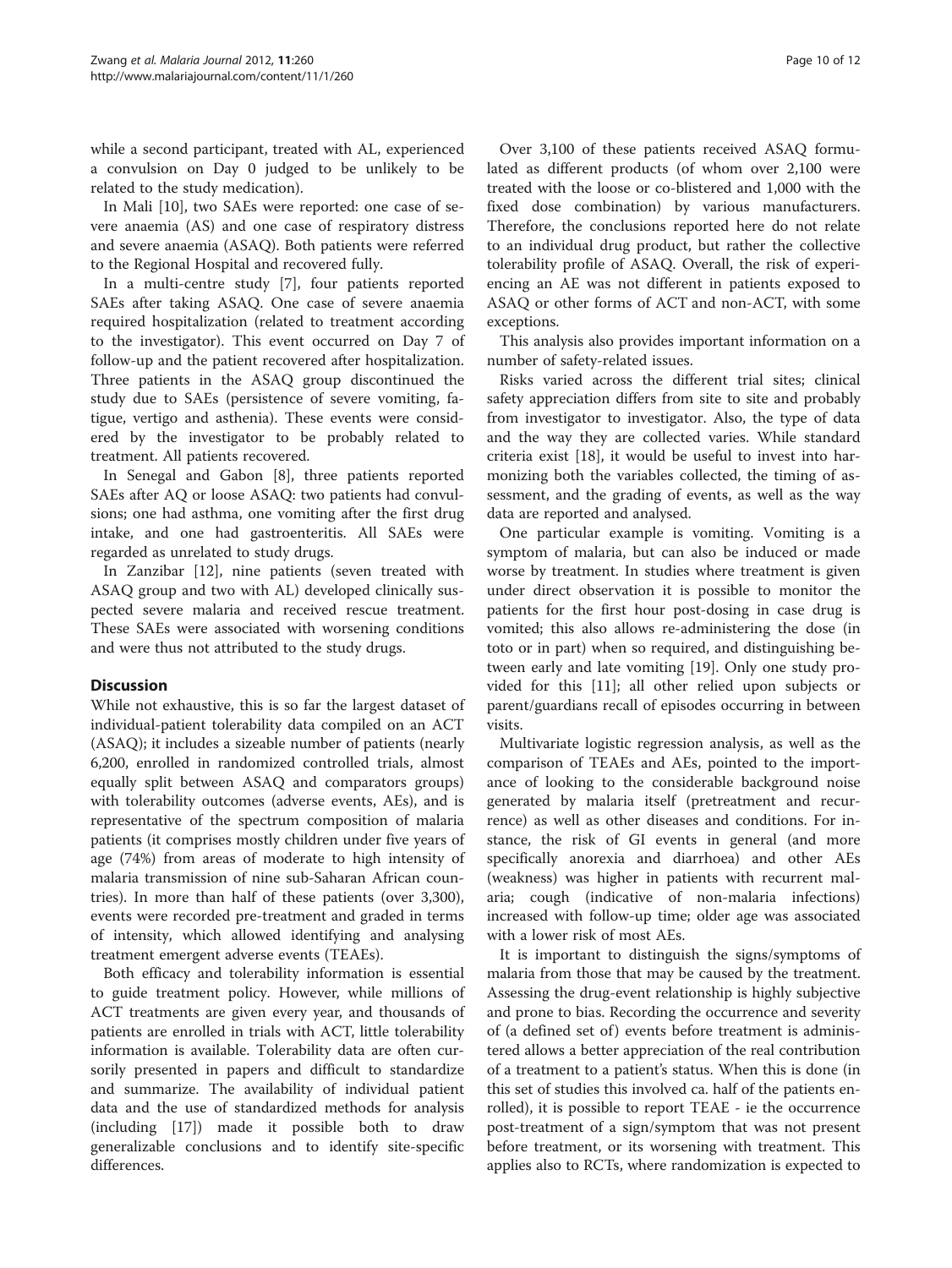<span id="page-10-0"></span>even out the risks of events at enrolment, as one is interested not only on the relative (between-treatment) but also the absolute risks for toxicity. These analyses showed that the risks, when considering AEs over TEAEs, ranged from no difference (rare events like jaundice, tinnitus) to double (vomiting), triple (abdominal pain), five-fold (nausea, headache, dizziness) differences. The relationship with prevalence of signs/symptom at enrolment was greater for AEs compared to TEAEs (meaning that the definition of AE is less independent of the sign/symptoms related to the disease itself ).

Traditionally, the main concern in malaria has been efficacy, which has driven treatment recommendations (and a living databases of efficacy has been created [\[20](#page-11-0)]). Safety and tolerability, instead, have been neglected. Now with generally efficacious, intensely used ACT, assessing safety risks has become as important as ever. Compared to pharmaco-vigilance, clinical trials offer the opportunity of closer, more detailed monitoring of events, but are unsuited for signal generation (rare events). Yet, monitoring and reporting on safety outcomes in clinical trials is more cumbersome and less standardized than for efficacy outcomes (and generally felt by trialists to be less appealing). Paradoxically, this has created situations whereby claims of toxicity based on dubious evidence can cause a treatment to be disliked, recommended against, or banned altogether.

In conclusion, this paper provides both (i) a comparative evaluation of the safety risks following various ACT on a large, representative sample of malaria patients; and (ii) a proposal for improved methods to assess safety risks.

#### Abbreviations

ACT: Artemisinin Combination Therapy; AE: adverse event; AL: Artemether-Lumefantrine; AQ: amodiaquine; AS: artesunate; CQ: chloroquine; DP: Dihydroartemisinin-piperaquine; LM: Lagrange multiplier test; Max: maximum; Min: minimum; RCT: Randomized Controlled Trial; SP: sulphadoxine-pyrimethamine; TEAE: treatment emergent adverse event; WHO: World Health Organization.

#### Competing interests

The authors declare that they have no competing interests.

#### Authors' contributions

JZ and PO designed the analysis, interpreted the data and prepared the manuscript. All authors read and approved the final manuscript.

#### Disclaimer

P. Olliaro is a staff member of the WHO; the authors alone are responsible for the views expressed in this publication and they do not necessarily represent the decisions, policy or views of the WHO.

#### Acknowledgements

We would like to thank all the patients and staff at all trial sites who participated in these trials. We would like to thank all the principal investigators for sharing their datasets. J. Zwang received a grant from DNDi (Drugs for Neglected Diseases initiative) to do this analysis. DNDi is an independent, not-for-profit product developer in partnership working to research and develop new and improved treatments for neglected diseases. DNDi sponsored one of the trials but had no role in the design and conduct of the analysis, interpretation of results of the manuscript. The Mali study was supported by European and Developing Countries Clinical Trial Partnership (EDCTP) fellowship [Grant to AAD # 2004.2.C.f1] and by Sanofi Aventis [ARTEN-L-00848] who provided the monitoring services, the study insurance, the study drugs and the biological parameters assessment machines.

#### Author details

<sup>1</sup> Drugs for Neglected Diseases Initiative (DNDi), Geneva, Switzerland <sup>2</sup> Department of Medicine, University of California, San Francisco, CA, USA. <sup>3</sup>Malaria Research and Training Center, Department of Epidemiology of Parasitic Diseases, Faculty of Medicine and Pharmacy, University of Science, Techniques and Technology of Bamako, Bamako, Mali. <sup>4</sup>Malaria & Other Parasitic Diseases Division-RBC, Ministry of Health, Rwanda, Africa. <sup>5</sup>Infectious Diseases Unit, Department of Medicine, Karolinska University Hospital, Karolinska Institutet, Stockholm, Sweden. <sup>6</sup>Division of Global Health (IHCAR), Department of Public Health Sciences, Karolinska Institutet, Stockholm, Sweden. <sup>7</sup>Department of Parasitology, Faculty of Medicine, Cheikh Anta Diop University, Dakar, Senegal. <sup>8</sup>Centre National de Recherche et de Formation sur le Paludisme, Ministère de la Santé, Ouagadougou, Burkina Faso. 9 UNICEF/UNDP/WB/WHO Special Programme for Research & Training in Tropical Diseases (TDR), Geneva, Switzerland. 10Centre for Tropical Medicine and Vaccinology, Nuffield Department of Medicine, University of Oxford, Churchill Hospital, Oxford OX3 7LJ, UK.

#### Received: 20 April 2012 Accepted: 21 July 2012 Published: 2 August 2012

#### References

- 1. WHO: World Malaria Report 2011. [http://www.who.int/malaria/](http://www.who.int/malaria/world_malaria_report_2011/WMR2011_factsheet.pdf) [world\\_malaria\\_report\\_2011/WMR2011\\_factsheet.pdf](http://www.who.int/malaria/world_malaria_report_2011/WMR2011_factsheet.pdf).
- 2. Bompart F, Kiechel JR, Sebbag R, Pecoul B: Innovative public-private partnerships to maximize the delivery of anti-malarial medicines: lessons learned from the ASAQ Winthrop experience. Malar J 2011, 10:143.
- 3. Lacaze C, Kauss T, Kiechel JR, Caminiti A, Fawaz F, Terrassin L, Cuart S, Grislain L, Navaratnam V, Ghezzoul B, Gaudin K, White NJ, Olliaro PL, Millet P: The initial pharmaceutical development of an artesunate/amodiaquine oral formulation for the treatment of malaria: a public-private partnership. Malar J 2011, 10:142.
- 4. AMFm (Affordable Medicines Facilities malaria). [http://portfolioreports.](http://portfolioreports.cloudapp.net/AMFm_Summary.aspx) [cloudapp.net/AMFm\\_Summary.aspx.](http://portfolioreports.cloudapp.net/AMFm_Summary.aspx)
- 5. 3BL media. [http://3blmedia.com/theCSRfeed/Power-Partnerships-Sanofi-and-](http://3blmedia.com/theCSRfeed/Power-Partnerships-Sanofi-and-DNDi-Innovation-Develops-and-Delivers-Anti-malarial-Treatme)[DNDi-Innovation-Develops-and-Delivers-Anti-malarial-Treatme.](http://3blmedia.com/theCSRfeed/Power-Partnerships-Sanofi-and-DNDi-Innovation-Develops-and-Delivers-Anti-malarial-Treatme)
- 6. Juni B, Altman DG, Egger M: Systematic reviews of healthcare: assessing the quality of controlled clinical trials. BMJ 2001, 323:42–46.
- 7. Ndiaye JL, Randrianarivelojosia M, Sagara I, Brasseur P, Ndiaye I, Faye B, Randrianasolo L, Ratsimbasoa A, Forlemu D, Moor VA, Traore A: Niawanlou Dara YD, Lameyre V, Diallo M, Djimde A, Same-Ekobo A, Gaye O: Randomized, multicentre assessment of the efficacy and safety of ASAQ – a fixed-dose artesunate-amodiaquine combination therapy in the treatment of uncomplicated Plasmodium falciparum malaria. Malar J 2009, 8:125.
- 8. Adjuik M, Agnamey P, Babiker A, Borrmann S, Brasseur P, Cisse M, Cobelens F, Diallo S, Faucher JF, Garner P, Gikunda S, Kremsner PG, Krishna S, Lell B, Loolpapit M, Matsiegui PB, Missinou MA, Mwanza J, Ntoumi F, Olliaro P, Osimbo P, Rezbach P, Some E, Taylor WR: Amodiaquine-artesunate versus amodiaquine for uncomplicated Plasmodium falciparum malaria in African children: a randomised, multicentre trial. Lancet 2002, 359:1365–72.
- 9. Sirima SB, Tiono AB, Gansane A, Diarra A, Ouedraogo A, Konate AT, Kiechel JR, Morgan CC, Olliaro PL, Taylor WR: The efficacy and safety of a new fixed-dose combination of amodiaquine and artesunate in young African children with acute uncomplicated Plasmodium falciparum. Malar J 2009, 8:48.
- 10. Djimdé AA, Fofana B, Sagara I, Sidibe B, Toure S, Dembele D, Dama S, Ouologuem D, Dicko A, Doumbo OK: Efficacy, safety, and selection of molecular markers of drug resistance by two ACTs in Mali. Am J Trop Med Hyg 2008, 78:455–461.
- 11. Karema C, Fanello CI, van Overmeir C, van Geertruyden JP, van Doren W, Ngamije D, D'Alessandro U: Safety and efficacy of dihydroartemisinin/ piperaquine (Artekin) for the treatment of uncomplicated Plasmodium